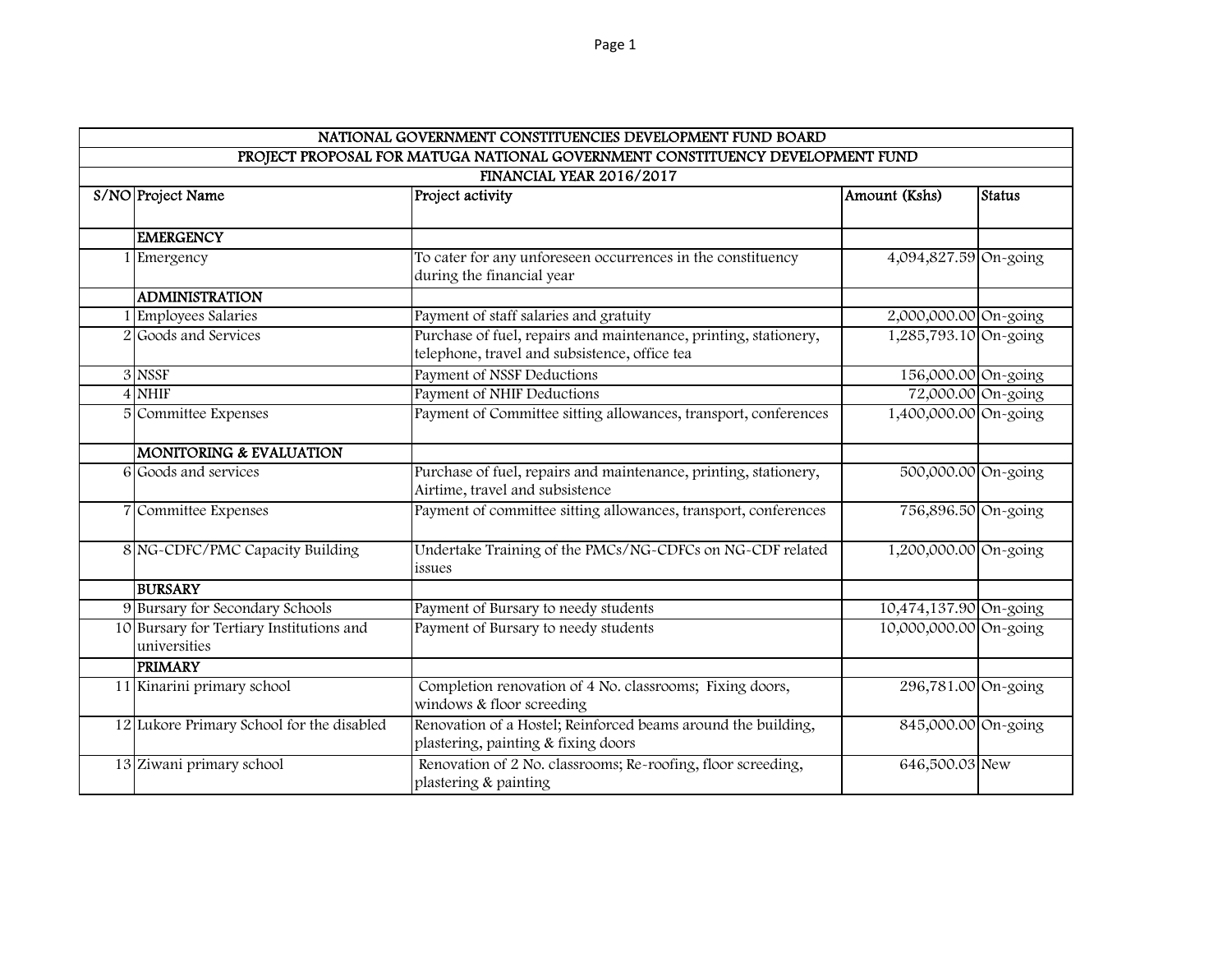| NATIONAL GOVERNMENT CONSTITUENCIES DEVELOPMENT FUND BOARD                     |                                         |                                                                                       |                       |               |  |  |  |  |  |
|-------------------------------------------------------------------------------|-----------------------------------------|---------------------------------------------------------------------------------------|-----------------------|---------------|--|--|--|--|--|
| PROJECT PROPOSAL FOR MATUGA NATIONAL GOVERNMENT CONSTITUENCY DEVELOPMENT FUND |                                         |                                                                                       |                       |               |  |  |  |  |  |
| FINANCIAL YEAR 2016/2017                                                      |                                         |                                                                                       |                       |               |  |  |  |  |  |
|                                                                               | S/NO Project Name                       | Project activity                                                                      | Amount (Kshs)         | <b>Status</b> |  |  |  |  |  |
|                                                                               |                                         |                                                                                       |                       |               |  |  |  |  |  |
|                                                                               | 14 Matuga primary school                | Renovation of 4 No. classrooms; Re-roofing, floor screeding,                          | 1,200,000.00 New      |               |  |  |  |  |  |
|                                                                               |                                         | plastering & painting                                                                 |                       |               |  |  |  |  |  |
|                                                                               | 15 Bowa primary school                  | Renovation of 6 No. classrooms; Re-roofing, floor screeeding,                         | 1,800,000.00 New      |               |  |  |  |  |  |
|                                                                               |                                         | plastering & painting                                                                 |                       |               |  |  |  |  |  |
|                                                                               | 16 Yeje primary school                  | Renovation of 6No. Classrooms; Re-roofing, floor screeding,                           | 1,800,000.00 New      |               |  |  |  |  |  |
|                                                                               |                                         | plastering & painting                                                                 |                       |               |  |  |  |  |  |
|                                                                               | 17 Vuga primary school                  | Renovation of 12No. Classrooms; Re-roofing, floor screeding,<br>plastering & painting | 3,600,000.00 New      |               |  |  |  |  |  |
|                                                                               | 18 Kinarini primary school              | Construction of 1No. Classroom to completion                                          | 1,200,000.00 New      |               |  |  |  |  |  |
|                                                                               | 19 Mtsarani primary school              | Construction of 1No. Classroom to completion                                          | 1,200,000.00 New      |               |  |  |  |  |  |
|                                                                               | 20 Mwananyahi primary school            | Construction of 2 No. classrooms to completion                                        | 2,400,000.00 New      |               |  |  |  |  |  |
|                                                                               | 21 Noloni primary school                | Construction of 2 No. classrooms to completion                                        | 2,400,000.00 New      |               |  |  |  |  |  |
|                                                                               | 22 Tiwi primary school                  | Construction of 2No. V.I.P Pit latrines to completion                                 | 1,200,000.00 New      |               |  |  |  |  |  |
|                                                                               | 23 Mkokoni primary school               | Construction of 2 No. V.I.P Pit latrines to completion                                | 1,200,000.00 New      |               |  |  |  |  |  |
|                                                                               | 24 Mwamtobo primary school              | Purchase and installation of 2No. Water tanks of 10,000lts each                       | 200,000.00 New        |               |  |  |  |  |  |
|                                                                               | 25 Kombani primary school               | Purchase of a school Bus                                                              | 6,550,000.00 New      |               |  |  |  |  |  |
|                                                                               | 26 Tiribe primary school                | Purchase of a school Bus                                                              | 6,550,000.00 New      |               |  |  |  |  |  |
|                                                                               | <b>SECONDARY</b>                        |                                                                                       |                       |               |  |  |  |  |  |
|                                                                               | 27 Mbegani secondary school             | Construction of 2No. V.I.P Pit latrines to completion                                 | 1,200,000.00 New      |               |  |  |  |  |  |
|                                                                               | 28 Mwaluphamba secondary school         | Completion of Administration block; Flooring, plastering,                             | 1,216,120.00 On-going |               |  |  |  |  |  |
|                                                                               |                                         | painting, fittings & fixing of ceilings                                               |                       |               |  |  |  |  |  |
|                                                                               | 29 Matuga Girls' secondary school       | Completion of a Modern Administration block; Windows, fittings                        | 6,626,633.60 On-going |               |  |  |  |  |  |
|                                                                               |                                         | & fixtures, plastering, painting, flooring, cilings (Kshs                             |                       |               |  |  |  |  |  |
|                                                                               |                                         | 2,901,633.60), Ramp from ground to 1st floor(Kshs                                     |                       |               |  |  |  |  |  |
|                                                                               |                                         | 2,873,560.00) & Floor tiling (Kshs 851,440.00)                                        |                       |               |  |  |  |  |  |
|                                                                               | 30 Chitsanze girls' secondary school    | Construction of 1No. Classroom to completion                                          | 1,200,000.00 New      |               |  |  |  |  |  |
|                                                                               | 31 Kichakasimba Girls' secondary school | Construction of Administration block to completion                                    | 3,000,000.00 New      |               |  |  |  |  |  |
|                                                                               | <b>SECURITY</b>                         |                                                                                       |                       |               |  |  |  |  |  |
|                                                                               | 32 Tsimba Chief's office                | Completion of a Chief's office; Fixing of ceilings                                    | 350,000.00 On-going   |               |  |  |  |  |  |